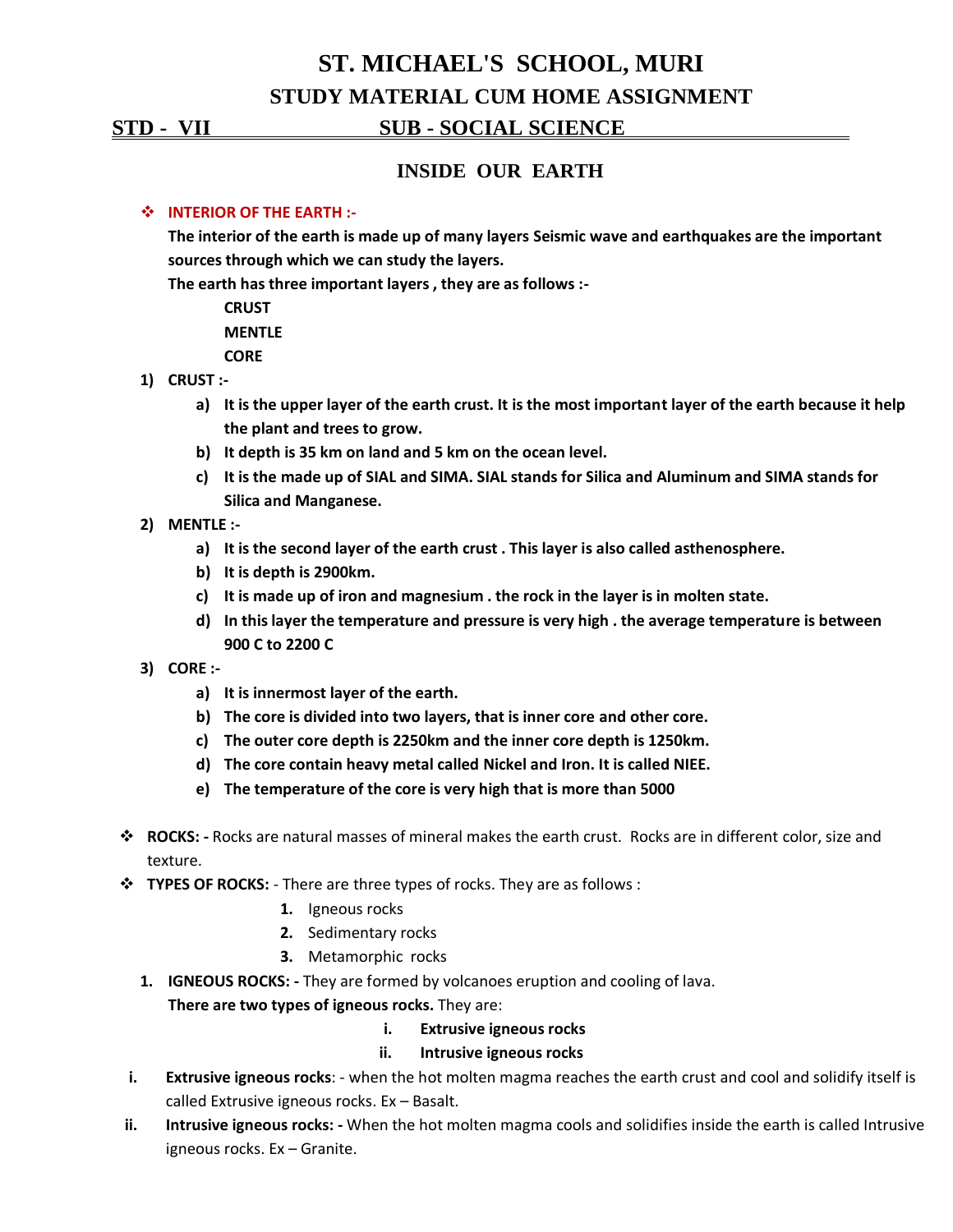#### **CHARACTERSTICS OF IGNEOUS ROCKS : -**

- a. Igneous rocks are and compact.
- b. They do not have layers
- c. These rocks are crystalline
- d. They contains many minerals

## **2. SEDIMENTARY ROCKS :-**

Formation of sedimentary rocks: - When the running river water breaks the rocks into small partials and deposits into layers after layer. These layers due to heat and temperature get compact are called sedimentary rocks. Ex – Sand stone, Shale.

#### **CHARACTERSTICS OF SEDIMENTARY ROCKS :-**

- **a.** They are made up of small sediments of other rocks. That is why they are called sedimentary rocks.
- **b.** They are made up of many layers.
- **c.** They are found largest amount in the world. Nearly 75% of our rocks are sedimentary rocks.
- **d.** Under these rocks minerals like, coal, oil and natural gasses are found.

## **3. METAMORPHIC ROCKS :-**

FORMATION: - When one rock changed into other rocks due to heat, temperature and pressure is called metamorphic rocks. Ex – Lime stone changed into marble shale into state. Metamorphic rocks are very slow formation it takes million of years to from.

## **CHARACTERSTICS OF METAMORPHIC ROCKS :-**

- a. They are very hard, compact and bulkers.
- b. They have layers but they are highly compact.
- c. They are non porous.
- d. They do not have any fossils fuel like coal or gas.
- e. These rocks are associated with valuable minerals like gold, silver.

#### **USES OF ROCKS :-**

Rocks are very highly useful to man rocks contains many minerals which have many economic value. Many minerals are needed for industries Rocks are used construction of dams and bridges and road. Rocks contains potash, nitrato which are used for making fertilizer.

#### $\div$  ROCKS CYCLES :-

When are rock changed into another rocks in a continous cycles is called ROCKCYCLES. Ex - When one rock changed into sedimentary rock. Further sedimentary rock is called Metamorphic Rocks**.**

# **SOLVED QUESTION:-**

#### **(1) Name the three layers of the earth.**

The three layers of the earth are crust, mantle and care.

#### **(2) Write the differences between Extrusive Igneous rock and Intrusive Igneous rock.**

| <b>Extrusive Igneous</b>                 | Intrusive Igneous                       |
|------------------------------------------|-----------------------------------------|
| They are formed outside the earth crust. | They are formed inside the earth crust. |
| They have fine grains.                   | They have coarse grains.                |
| Example :- Basalt                        | Example :- Granite                      |